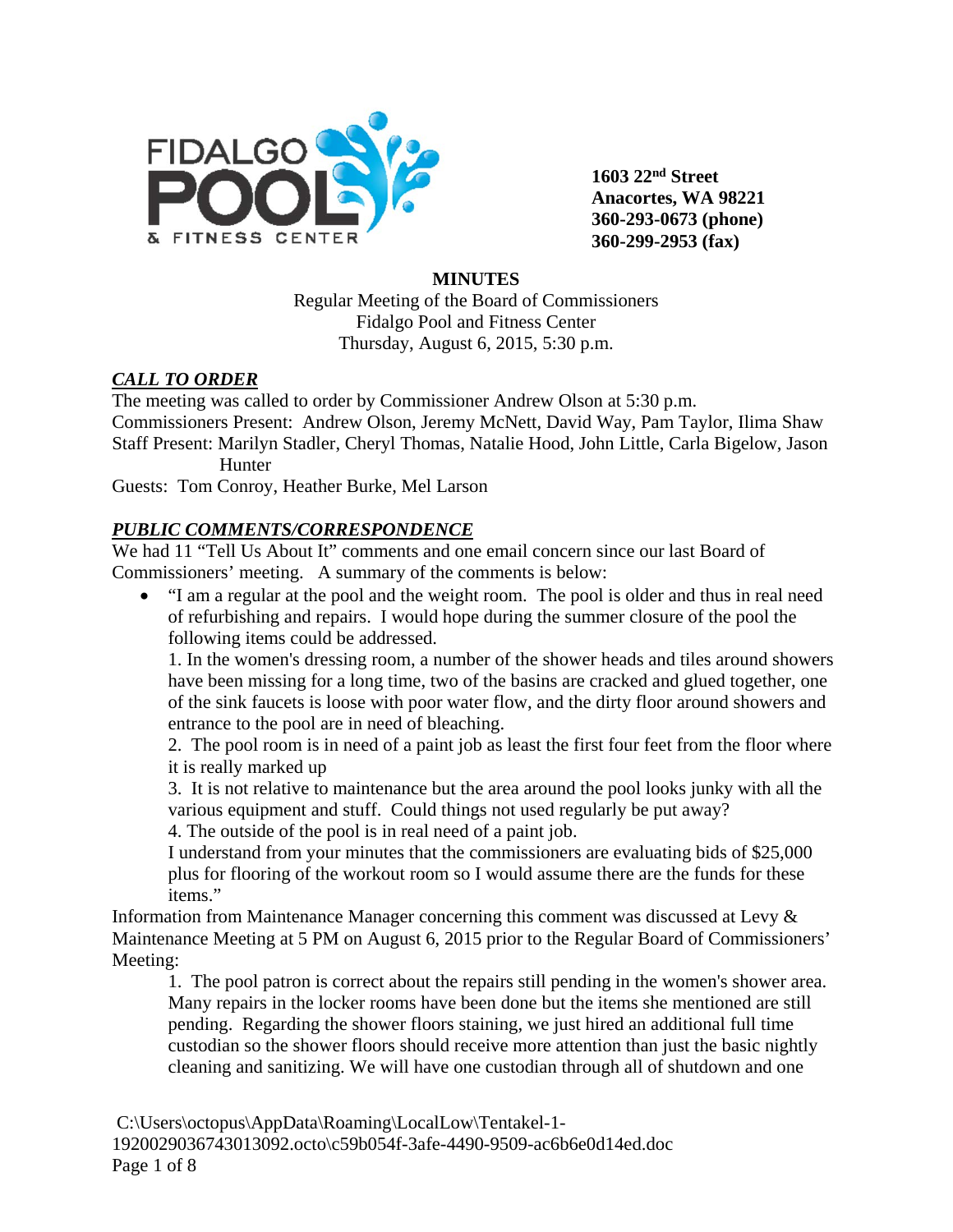custodian for 1/2 of shutdown. Their top priority during shutdown is a deep cleaning and refinishing of all the floors throughout the building including the pool deck. 2. The lower area of the pool arboretum walls is scheduled to be prepped, primed and painted as needed during shutdown.

3. Jason Hunter, Natalie Hood and John Little had initial discussions 2 weeks ago regarding storage options for equipment around the pool. It is being addressed. 4. We all agree the outside of the pool is in need of exterior upgrade or painting. The exterior painting or siding is being discussed by the Levy & Maintenance Committee. Executive Director Marilyn Stadler will email the patron and address her concerns.

- Please notify patrons if they are ill or have skin conditions to please avoid contacting others at the pool until they are well.
- The fitness schedule on the bulletin board stated there was a Zumba Class on Saturdays, 10:30 – 11:30 am. No one was there and the young lady at the front desk didn't have any communication concerning class cancellation. Fitness Manager (FM) Carla Bigelow was called by the front desk. The instructor had an emergency, and didn't call to notify us. FM Bigelow contacted the patron and explained what happened and told her the class continues on Saturdays.
- A 75 year old patron was unsure how punch payments worked. He was under the impression that he had to pay every two weeks. FM Bigelow explained to the patron that it is based on usage and not on time. He had plenty of punches remaining on his card.
- We received four "Tell Us About It" forms about re-hanging the mirror in the women's locker room. (Maintenance Manager John Little re-hung the mirror.)
- Next time the locker rooms are "upgraded", consider 1) having 50% of lockers with locks provided by customers at \$5 per month, 2) decreasing the number of showers, 3) replacing the shower heads with water saving ones, 4) fixing the lukewarm water, and 5) adding auto shut off or push button only showers.
- Two different patrons complained about their children's' swim lesson class starting significantly late, but ending on time. (Aquatic Manager Natalie Hood intervened to prevent further occurrences).
- We also had a complaint that we needed to have the "Splash n Dash" flyer on the website, and it was immediately added.

### *APPROVAL OF MINUTES*

The regular meeting minutes of July 2, 2015 and the special meeting minutes of July 8, 2015 were reviewed.

MOTION: A motion was made and seconded (SHAW/TAYLOR) to approve the minutes from the July 2, 2015 regular meeting as submitted. The motion passed unanimously.

MOTION: A motion was made and seconded (WAY/MCNETT) to approve the minutes from the July, 8 2015 special meeting as submitted. The motion passed unanimously.

### *APPROVAL OF VOUCHER(S)*

| 7/30/2015    | \$90,814.39 |
|--------------|-------------|
| <b>TOTAL</b> | \$90,814.39 |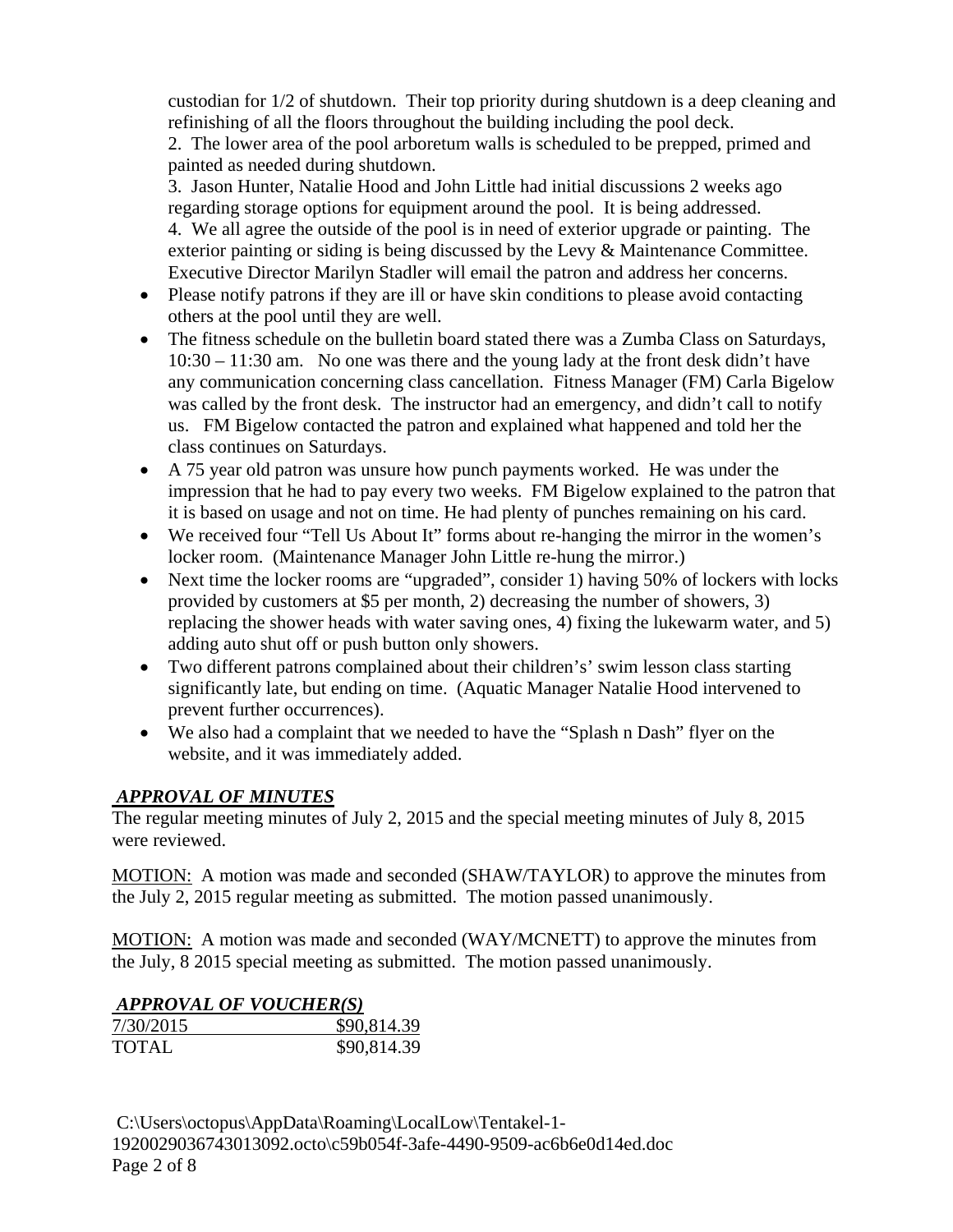MOTION: A motion was made and seconded (MCNETT/WAY) to approve the voucher as submitted. The motion passed unanimously.

# *Thunderbird Aquatic Club (TAC) – Coach Jason Hunter*

- The summer team numbers are up a little and the regular team numbers have been okay compared to past years. Coach Hunter is very happy with results so far for 2015 and the budget looks very strong going into July and August. Coach Hunter is hoping that the numbers continue to grow into 2016.
- Coach Hunter took 5 swimmers to Long Course Champs. There were 14 swimmers qualified but timing was a problem this year with many swimmers out of town.
- There is a week long camp for swimmers planned August 3-7th. The camp has 11 swimmers which will bring in some nice income for the month of August which is usually the lowest point of the year.
- Coach Hunter successfully negotiated the high school contract for 2015-16. The contract is basically the same with a slight raise due to cost of living increases.
- August  $8<sup>th</sup>$  is our Splash-n-Dash from 8 am to 10:30, this is a great youth event for our community and Coach Hunter is looking forward to watching the kids have a great time.

# *Fitness Report –Fitness Manager Carla Bigelow*

- **SilverSneakers®:** In May 2015, 158 out of 655 enrollees participated for 1,075 visits. In June 2015, 168 out of 669 enrollees participated for 1,288 visits.
- **Silver&Fit®:** In June 2015, 7 out of 7 enrollees participated for 65 visits. In July 2015, 6 out of 8 enrollees participated for 62 visits.
- **Fitness Center**
	- **1. Mirrors -**We received quotes from three companies to install three (3) mirrors in the GroupX Classroom, extending the mirrors across the entire south wall, and two (2) mirrors on the west wall of the Equipment Room. There is a minimum one (1) month lead time from ordering to installation. The Maintenance and Levy Committee met prior to this meeting to make a decision on moving forward with this project.
	- 2. **Equipment Room -** Precor Fitness will be here on July 24 to perform quarterly maintenance on the exercise equipment. They are also bringing up a triceps pull down accessory for the Functional Training System. This should reduce wear and tear on the D ring attachments. Another garbage can/wipe dispenser was ordered for the fitness center. This should reduce or eliminate the issue we've had with running out of wipes.
	- 3. **Solar Shades -** Patrons are pleased with the new solar shades. They are easy to use and make sunny mornings so much more comfortable when patrons are working on one of the cardio machines.

# • **GroupX Classroom**

- **1. Room Painting -**We received quotes from three companies to paint the GroupX Classroom. The Maintenance and Levy Committee met prior to this meeting to make a decision on moving forward with this project.
- **2. New Classes:**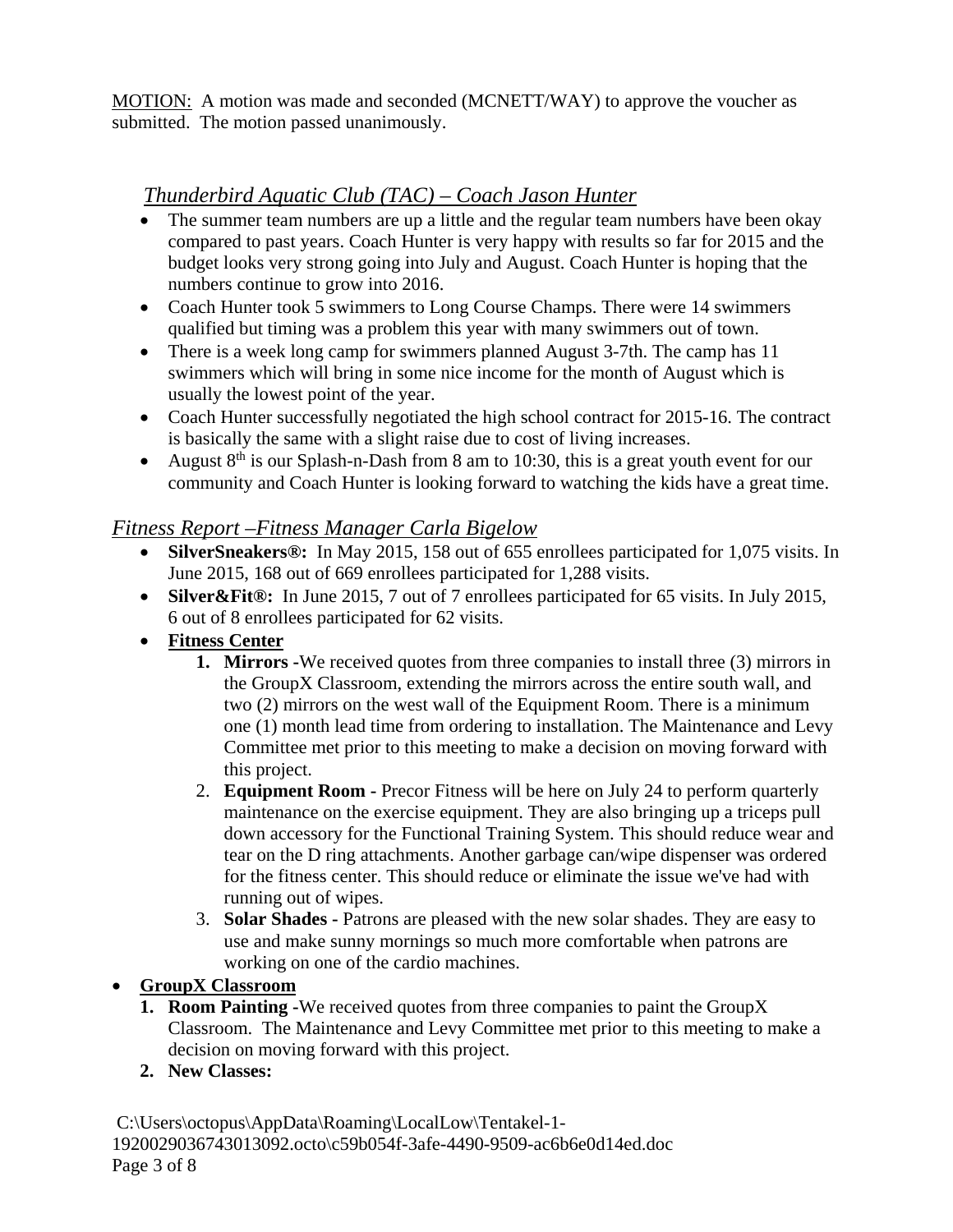- o Tabata Time! (7 8 AM on Wed/Fri) with instructor Shelly Geist began on Wednesday, July 22. This will be a six-week offering. It may continue if attendance goals are met. The class will meet outside over shutdown, place TBD.
- o Zumba (Mon/Wed evening time TBD) with instructor Jillian Ganci will begin in September.
- 3. **Zumba in the Fitness Center –** FM Bigelow has spoken to a couple of the Zumba instructors about the possibility of having a Zumba Launch Party here. This would be an event where each of our Zumba instructors could lead 2 - 3 songs, showcasing their personalities and specialties. We will be meeting in the next few weeks to plan the event and develop a promotional plan.
- 4. **Certifications -** Zumba Gold instructor Elke MacCartney recently attended a Zumba Kids certification in B.C. She is excited to bring Zumba Kids to FPFC. We are looking at the class schedule to see where this new class might fit.
- 5. **Instructors -** Gentle Yoga instructor Celeste Atterberry is back from maternity leave. Dawn Jex will be leaving earlier than expected. Jennifer McFarland has taken over the evening Yoga 101 class. Cal and Tamara are covering the T/Th Strength & Conditioning class. Cal will take over that class in the fall. Tamara Rice has turned in her notice. Her last day is August 21.

# • **Social Media**

- 1. **Facebook:** We currently have 500+ Likes for our Fidalgo Pool & Fitness Center business page. FM Bigelow would like to see 1000 Likes by the first of the year. The more Likes we have, the more our posts show up in people's feeds. There are plans to include a Facebook button on the redesigned webpage that will prompt webpage visitors to Like us on Facebook. She believes there is a way to add a similar button to our email signatures.
- 2. **TripAdvisor:** Fidalgo Pool & Fitness Center is now an Anacortes attraction on TripAdvisor. FM Bigelow has ordered a window sticker - it may be vinyl cling - so easy to remove. Visitors to our facility are now able to review us on the site. People searching for things to do in Anacortes will now be able to see some basic information about FPFC and there is a link to the FPFC website on our page. There is now a TripAdvisor link on our Facebook page.

# *Aquatics – Aquatic Manager Natalie Hood*

- Swim lessons currently have about 125 participants enrolled.
- We just finished a Lifeguard Course and should have some new Lifeguards applying soon.
- We continue to train current lifeguards and swim instructors. There were two in-services this month.
- Aquatic Manager (AM) Natalie Hood may host a Water Safety Instructor course at FPFC. We have multiple instructors that are interested!
- We are getting ready for Burlington and Sedro Woolley Girls Swim/Dive teams. AM Hood is working on their contracts.
- Fall Pool and Swim Lesson schedules come out this week and Swim Lessons will be available for registration through the end of the year.
- AM Natalie Hood is communicating with some pool patrons about photos for our new website.

C:\Users\octopus\AppData\Roaming\LocalLow\Tentakel-1- 1920029036743013092.octo\c59b054f-3afe-4490-9509-ac6b6e0d14ed.doc Page 4 of 8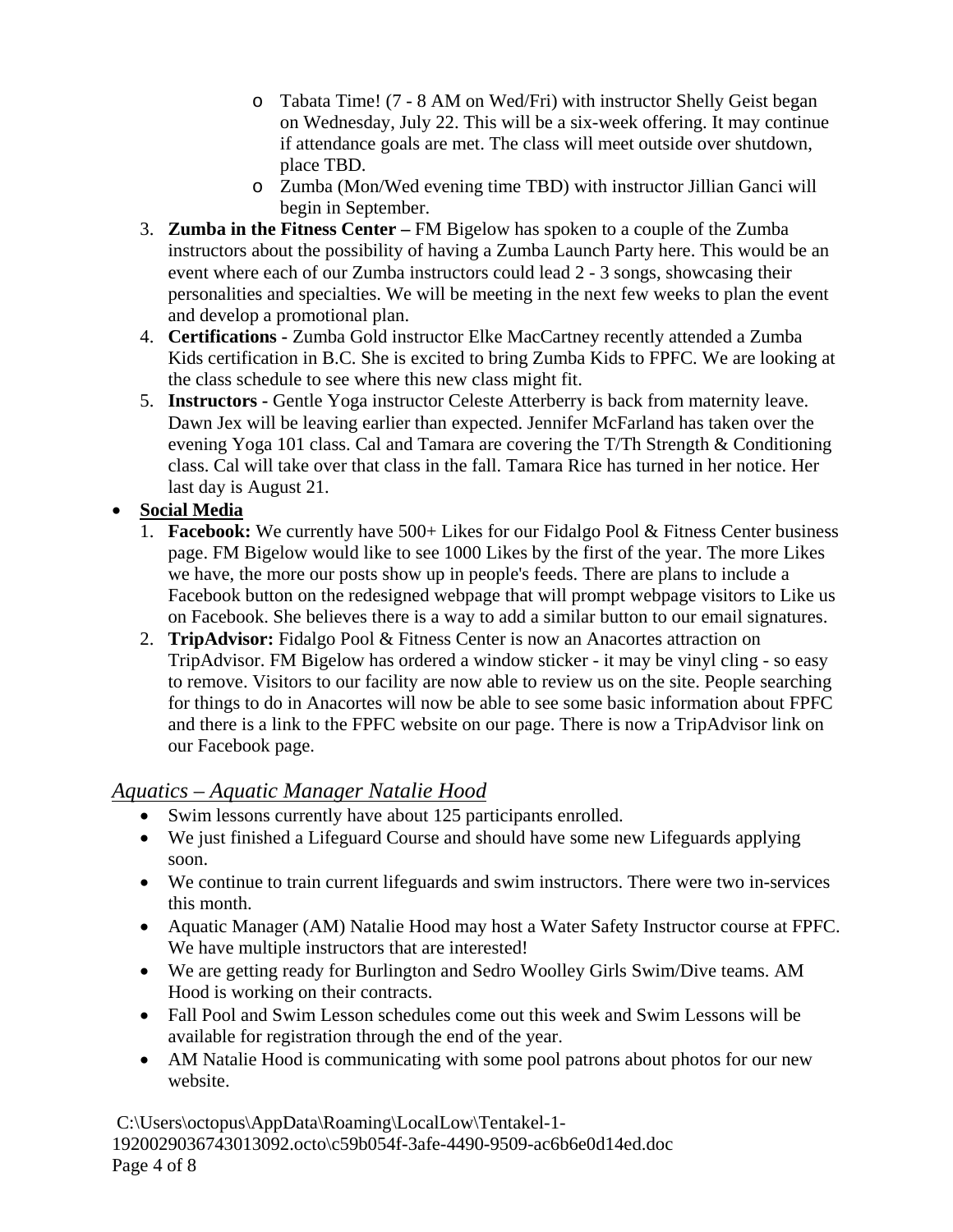- AM Natalie Hood is planning her September schedule since she will be gone most of the month.
- Aqua Zumba has been a hit! Lindsey Miller has been pulling in more than 30 participants each time.
- We added a new Aqua Zumba class on Thursday's at 6:30 pm through the summer.
- AM Hood is considering pool signage to organize the lap swimmers and water walkers better.

# *Administration – Executive Director Marilyn Stadler & Business Manager Cheryl Thomas*

• The Active Military Program in June had 48 visits by 22 different participants for a total of 494 visits YTD. The total number of military families in June 2015 was 56.

| <b>Month</b>     | # of Visits | <b>Month</b>     | # of Visits |
|------------------|-------------|------------------|-------------|
| October 2013     | 76          | October 2014     | 53          |
| November 2013    | 68          | November 2014    | 34          |
| December 2013    | 55          | December 2014    | 46          |
| January 2014     | 68          | January 2015     | 23          |
| February 2014    | 80          | February 2015    | 49          |
| March 2014       | 70          | March 2015       | 97          |
| April 2014       | 81          | April 2015       | 72          |
| May 2014         | 107         | May 2015         | 72          |
| June 2014        | 74          | June 2015        | 48          |
| <b>July 2014</b> | 30          | <b>July 2015</b> |             |
| August 2014      | 17          | August 2015      |             |
| September 2014   | 40          | September 2015   |             |
| <b>TOTAL</b>     | 766         | <b>TOTAL</b>     | 494         |

• Other statistics:

- 1. The FPFC total number of visits for June 2015 was 3,823 and January June 2015 Yearto-Date was 23,323. This doesn't include the visits from Physical Therapy patrons, swim meet participants or rentals. Commissioner McNett would like a report of these statistics every month with a comparison of previous year's number of visits per month and Yearto-Dates.
- 2. There was minimal usage of the Fitness Center during June pool rentals, which were also down for the month.
	- Saturday, June  $6 2 3:30$  pm pool rental  $-3$  in Fitness Center at 4 pm
	- Sunday, June  $7 3 5$  pm pool rental  $0$  in Fitness Center
	- Saturday, June  $13 3:30 5$  pm pool rental  $-0$  in Fitness Center
	- Sunday, June  $14 3 4$  pm pool rental  $-0$  in Fitness Center
	- Saturday, June  $20 12:30 3$  pm pool rental  $-0$  in Fitness Center
	- Sunday, June  $21 3$  5pm pool rental  $-1$  in Fitness Center at 4 pm
	- Saturday, June  $27 2 4$  pm pool rental  $-1$  in Fitness Center at 2 pm
	- Sunday, June  $28 3$  5pm pool rental  $-0$  in Fitness Center Total Rental Pool Hours – 13.5; Fitness Center usage by 5 participants

# *Maintenance – John Little*

C:\Users\octopus\AppData\Roaming\LocalLow\Tentakel-1- 1920029036743013092.octo\c59b054f-3afe-4490-9509-ac6b6e0d14ed.doc Page 5 of 8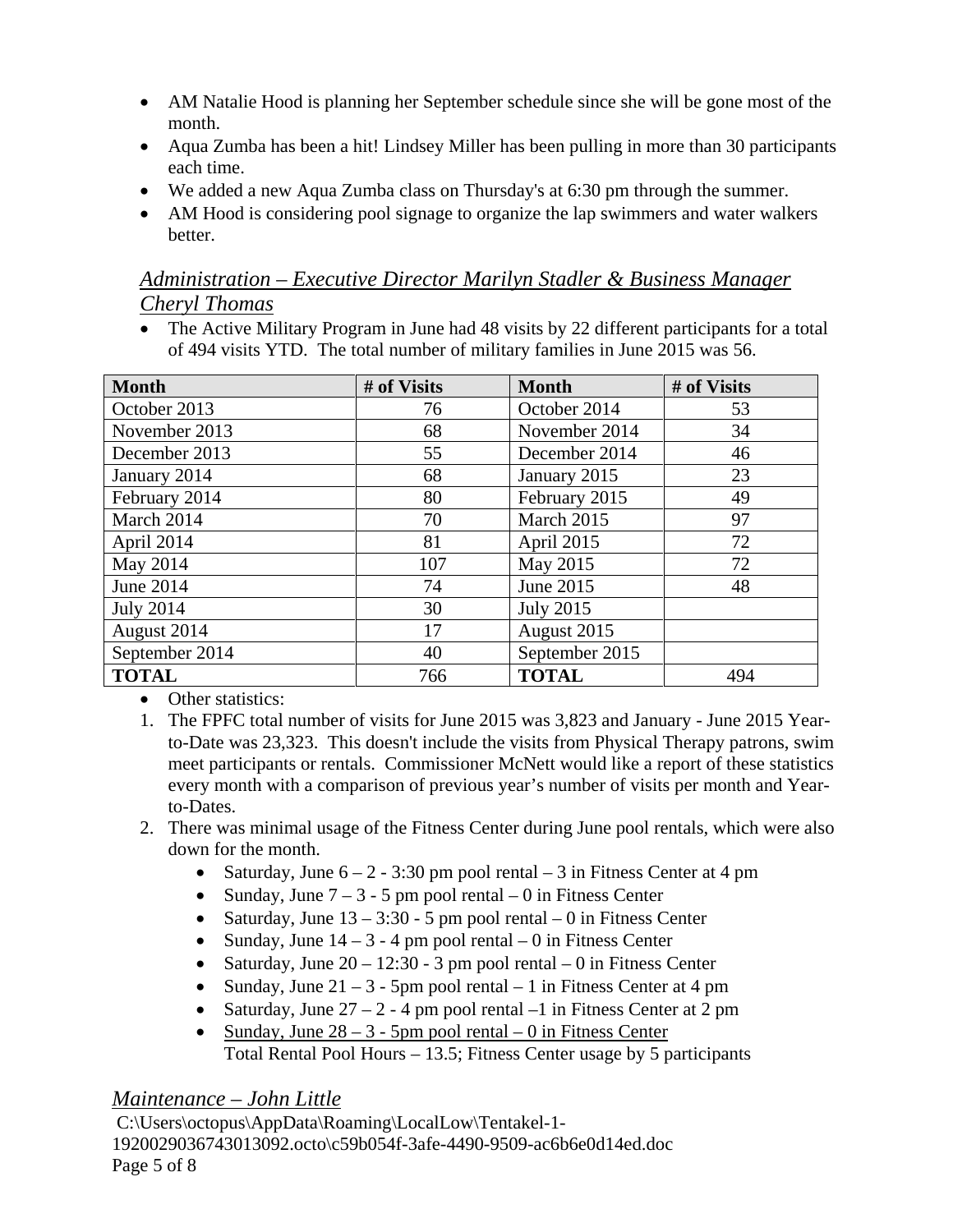A summary of John Little's major activities are listed below:

- Working on resolving the low water pressure to the building issue.
- The pool uses  $CO<sub>2</sub>$  gas to balance the water's pH. Modifications to our  $CO<sub>2</sub>$  system seem to have cut our  $CO<sub>2</sub>$  consumption by half.
- Following up on a recommendation by Mel Larson, Chair of our Levy & Maintenance Committee, FPFC switched  $CO<sub>2</sub>$  suppliers and is now getting  $CO<sub>2</sub>$  gas at a lower cost than before. We will no longer have monthly  $CO<sub>2</sub>$  cylinder rental fees of \$70 per month and through a state approved contract we will get a better price for the product. Our price for  $CO<sub>2</sub>$  gas should drop by 60%.
- Planning, preparing and ordering for all the shutdown projects.
- FPFC hired an additional full time custodian the last week of July.

# *Investments*

- $$20,099.20$  matured August 5,  $2015 = $20,143.91$
- $$165,000$  matured August 4,  $2015 = $166,060.70$
- The total amount of \$186,204.61 was re-invested and will mature August 1, 2016.

# *Financial Reports*

Levy net income based on QB for June  $2015 - (\$27,184.28)$  and  $YTD - \$162,000.29$ . We have our next major levy release in October. The actual YTD levy net income should be \$26,832.02 higher since the flooring expense was included, but it is part of the special projects budget, not a part of the regular operations budget. Program net income for June - \$6,539.61 and YTD - \$65,013.76. Gross income for programs is listed below:

| <b>DEPARTMENT</b>     | <b>FISCAL YEAR</b> | <b>JUNE</b><br>2015 | <b>JUNE</b><br><b>YTD 2015</b> | <b>JUNE</b><br>2014 | <b>JUNE YTD</b><br>2014 |
|-----------------------|--------------------|---------------------|--------------------------------|---------------------|-------------------------|
| Aquatics              | Jan $1 - Dec 31$   | \$16,386            | \$103,400                      | \$17,223            | \$102,454               |
| <b>Swim Lessons</b>   | Jan $1 - Dec 31$   | \$10,503            | \$48,537                       | \$8,998             | \$39,648                |
| <b>Youth Aquatics</b> | Sept $1 - Aug\ 31$ | \$9,327             | \$92,955                       | \$10,467            | \$91,260                |
| <b>Fitness Center</b> | Jan $1 - Dec 31$   | \$4,842             | \$34,434                       | \$2,908             | \$15,826                |

# *Old Business*

### • **Ballot for General Election**

Our ballot measure and explanatory statement have been received by Skagit County Elections. The Pro-statement for the Levy was also sent in by the July 24, 2015 deadline by that Committee. The Against-statement Committee has asked to work directly through Skagit County Elections so we don't know if that information has been sent at this time.

# • **Levy & Maintenance Committee**

The Levy & Maintenance Committee have approved adding mirrors to the fitness center and group exercise room up to a bid of \$4,231.50. Executive Director Marilyn Stadler stated that we have approximately \$6,400 left from the group exercise floor budget to purchase the mirrors. The painting of the Group Exercise Room will be completed in house sometime this year.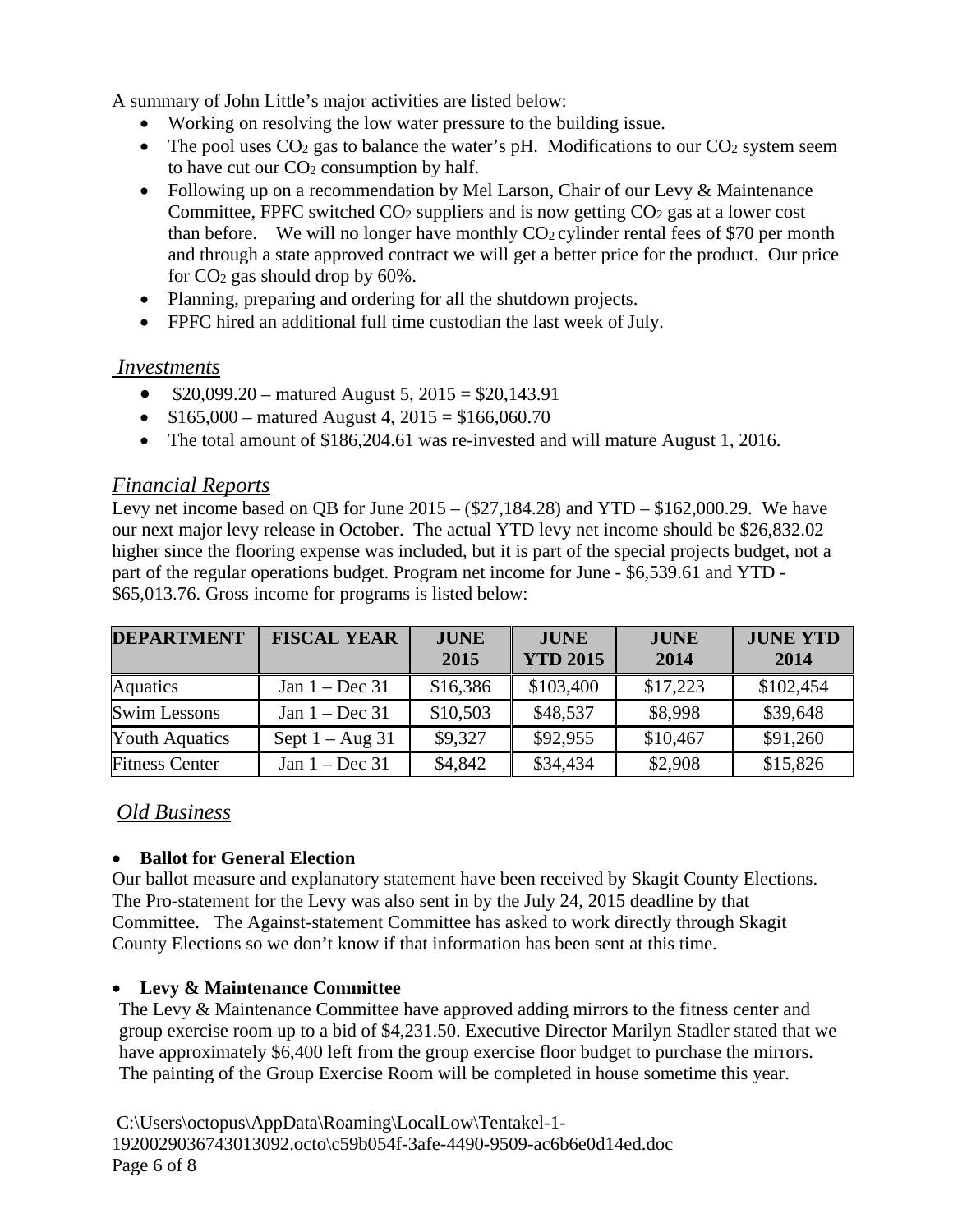### • **Master Capital Improvement Plan Committee**

Dr. Mick Donahue of Skagit Valley College is interested in working on the Master Capital Improvement Plan. He is responding to advertisements we have out in the community to find candidates for the Committee. Commissioner Jeremy McNett will chair the group and will be the Fidalgo Pool and Fitness Center's representative when dealing with consultants and contractors. Commissioner David Way asked about the timeline for developing our Master Capital Improvement Plan. Executive Director Marilyn Stadler stated that she will create a written timeline for the Commissioners to review. Commissioner Jeremy McNett would like to form this committee as soon as possible.

#### • **Landscaping and Yard Maintenance Committee**

Business Manager Cheryl Thomas, Chair of the Landscaping and Yard Maintenance Committee reported she is obtaining a third bid for the plan and plant list for the new fitness center area. She and Christine Mathes met with Molly McGuire, a Landscape Architect from Bellingham and received an excellent consultation. Ms. Heather Burke stated that Maureen Sheetz, our first consultant hasn't heard where we are with this project. Business Manager Thomas will contact Ms. Sheetz and let her know where we are still currently in the bidding process.

#### • **Public Relations (PR) Committee - Public Communication and Participation Plan**

Commissioner Shaw updated the Commissioners about the progress of the Public Relations Committee.

- o She shared the postcard promotion we would like to send out before the levy to increase usage of the pool and remind people to vote. Executive Director Marilyn Stadler discussed the promotion with State Audit Manager Andy Asbjornsen and he didn't see any problem with us offering this promotion. We cannot tell the taxpayers to vote yes for the levy, but we can remind them to vote. The Commissioners and public at this time may some suggestions to improve the postcard.
- o The Executive Director Marilyn Stadler will schedule a meeting with Kyle Mahoney and get back with the PR Committee on a date and time to discuss more on the website.
- o Aquatic Manager Natalie Hood, Fitness Manager Carla Bigelow and Executive Director Marilyn Stadler will work on the swim lesson registration flyer and form.
- o The Committee wanted the Board to be aware that the Committee would like to spend up to \$3,000 for the initiation of the new website design (Mr. Mahoney quoted \$500 - \$1,000) and the postcard creation and mailing (Ship N Shore quoted \$1,800).
- o The previous board discussion about placing a QR scan on promotions, including the postcard, was again stressed.

# *New Business*

### • **Shutdown Schedule**

Maintenance Manager John Little discussed an ambitious shutdown schedule, which will begins at 1 pm, August 21 and continues through September 7, 2015. Below is a list of the projects he plans are managing:

1. Employees will deep clean and refinish of all the floors throughout the building including the pool deck.

C:\Users\octopus\AppData\Roaming\LocalLow\Tentakel-1- 1920029036743013092.octo\c59b054f-3afe-4490-9509-ac6b6e0d14ed.doc Page 7 of 8